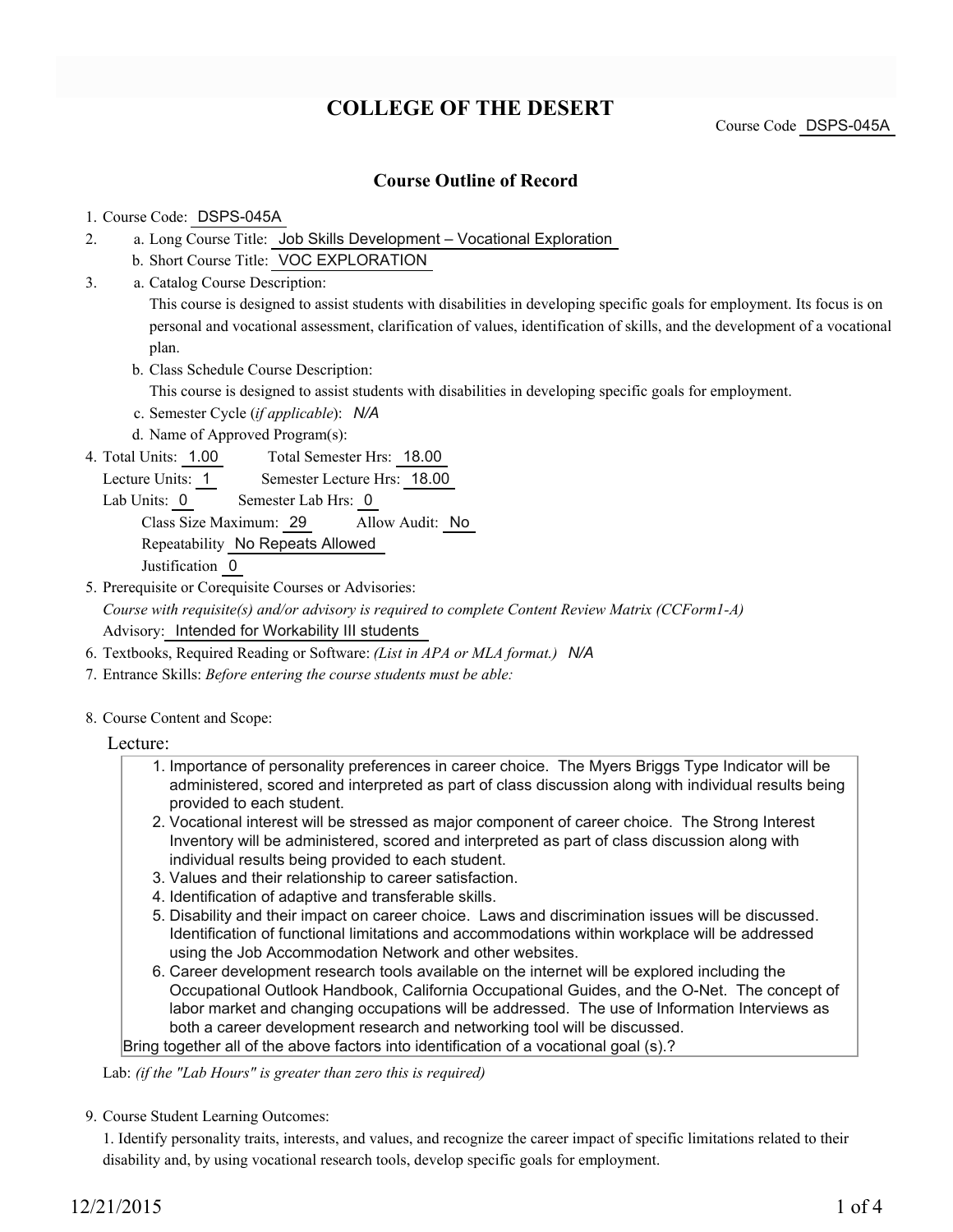## DSPS 045A-Job Skills Development – Vocational Exploration

10. Course Objectives: Upon completion of this course, students will be able to:

a. Identify personality traits, interests, and values, determine their impact on career choices, and develop specific goals for employment.

- b. Recognize functional limitations of a disabling condition and identify appropriate accommodations.
- c. Use vocational research tools to investigate identified career goals.
- Methods of Instruction: *(Integration: Elements should validate parallel course outline elements)* 11.
	- a. Activity
	- b. Discussion
	- c. Lecture
	- d. Participation
	- e. Self-exploration
- 12. Assignments: (List samples of specific activities/assignments students are expected to complete both in and outside of class.) In Class Hours: 18.00

Outside Class Hours: 36.00

- a. In-class Assignments
	- 1. Students are administered the Myers Briggs Type Indicator, Strong Interest Inventory and Career Values Sort in class.
- b. Out-of-class Assignments
	- 1. Students complete Adaptive Skills and Transferable Skills Worksheets at home.
	- 2. Students complete a worksheet to identify factors they want in an Ideal Job.
	- Students will complete a paper identifying functional limitations of their disability and potential 3. reasonable accommodations that could be requested in the workplace.
	- 4. Student will research two employment goals by using the internet sites demonstrated in class and fill out two Career Information Worksheets regarding the nature of the work, working conditions, the education and training typically required for entry into the job, and job outlook.
	- 5. Student will conduct two informational interviews and document these in writing on the Information Interview Form.
	- Students complete a portfolio combining their in class and out of class assignments and arrive at 6. two possible goals for employment.

13. Methods of Evaluating Student Progress: The student will demonstrate proficiency by:

- Written homework
	- Students complete worksheets on their Ideal Job, Transferable Skills, and Adaptive Skills.
- Portfolios

Student assemble a portfolio of all work completed in and out of class and identify two occupations that they want to explore further as possible careers.

• Term or research papers

Students identify five possible functional limitations and five corresponding reasonable accommodations within the workplace.

- Student participation/contribution Students share information gained from in class and homework assignments.
- 14. Methods of Evaluating: Additional Assesment Information: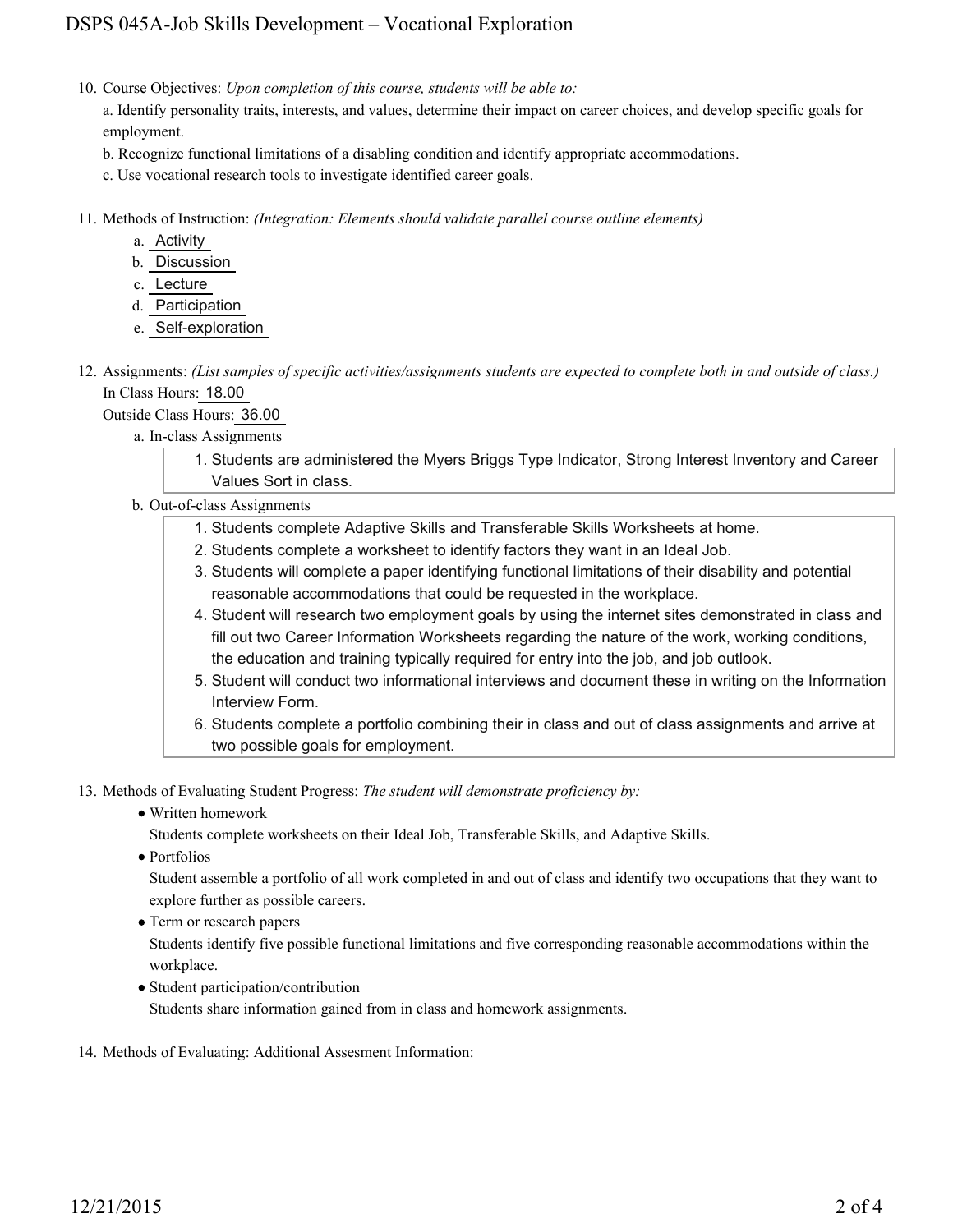### DSPS 045A-Job Skills Development – Vocational Exploration

a. Students will complete a Portfolio of their work to turn in at the last meeting. Each assignment included is scored separately. Students receive a score for completing each of the three assessments in class. An additional score is given for participation. Completion of the portfolio is scored. b. Part of the portfolio score includes identification of two possible goals for employment taking into account their identified personality traits, interests, values, impact of their disability and the results of vocational research.

|     | 15. Need/Purpose/Rationale -- All courses must meet one or more CCC missions.<br>IO - Personal and Professional Development<br>Develop realistic goals.<br>PO-SSS Self-Awareness, Self-Understanding, and Self-Advocacy<br>self knowledge.                                                                                                                                                                                                                                                                                                                                                                                                                                                                                                                                                                                                                                                                                                                               |
|-----|--------------------------------------------------------------------------------------------------------------------------------------------------------------------------------------------------------------------------------------------------------------------------------------------------------------------------------------------------------------------------------------------------------------------------------------------------------------------------------------------------------------------------------------------------------------------------------------------------------------------------------------------------------------------------------------------------------------------------------------------------------------------------------------------------------------------------------------------------------------------------------------------------------------------------------------------------------------------------|
|     | 16. Comparable Transfer Course                                                                                                                                                                                                                                                                                                                                                                                                                                                                                                                                                                                                                                                                                                                                                                                                                                                                                                                                           |
|     | <b>Course Title</b><br><b>University System</b><br>Campus<br><b>Course Number</b><br><b>Catalog Year</b>                                                                                                                                                                                                                                                                                                                                                                                                                                                                                                                                                                                                                                                                                                                                                                                                                                                                 |
|     | 17. Special Materials and/or Equipment Required of Students:                                                                                                                                                                                                                                                                                                                                                                                                                                                                                                                                                                                                                                                                                                                                                                                                                                                                                                             |
|     | All materials are provided to students.                                                                                                                                                                                                                                                                                                                                                                                                                                                                                                                                                                                                                                                                                                                                                                                                                                                                                                                                  |
|     | <sup>18.</sup> Materials Fees: 0.00<br>Required Material?                                                                                                                                                                                                                                                                                                                                                                                                                                                                                                                                                                                                                                                                                                                                                                                                                                                                                                                |
|     | <b>Material or Item</b><br><b>Cost Per Unit</b><br><b>Total Cost</b>                                                                                                                                                                                                                                                                                                                                                                                                                                                                                                                                                                                                                                                                                                                                                                                                                                                                                                     |
|     | 19. Provide Reasons for the Substantial Modifications or New Course:                                                                                                                                                                                                                                                                                                                                                                                                                                                                                                                                                                                                                                                                                                                                                                                                                                                                                                     |
| 20. | Periodic Course Review<br>a. Cross-Listed Course (Enter Course Code): DSPS-045A<br>b. Replacement Course (Enter original Course Code): N/A                                                                                                                                                                                                                                                                                                                                                                                                                                                                                                                                                                                                                                                                                                                                                                                                                               |
|     | 21. Grading Method (choose one): Letter Grade Only                                                                                                                                                                                                                                                                                                                                                                                                                                                                                                                                                                                                                                                                                                                                                                                                                                                                                                                       |
|     | 22. MIS Course Data Elements<br>a. Course Control Number [CB00]: CCC000261612<br>b. T.O.P. Code [CB03]: 493030.00 - Learning Skills, Handicap<br>c. Credit Status [CB04]: C - Credit - Not Degree Applicable<br>d. Course Transfer Status [CB05]: C = Non-Transferable<br>e. Basic Skills Status [CB08]: 1B = Course is a basic skills course<br>f. Vocational Status [CB09]: Non-Occupational<br>g. Course Classification [CB11]: Y - Credit Course<br>h. Special Class Status [CB13]: S - Approved for Disability<br>i. Course CAN Code [CB14]: N/A<br>j. Course Prior to College Level [CB21]: $Y = Not Applicable$<br>k. Course Noncredit Category [CB22]: Y - Not Applicable<br>1. Funding Agency Category [CB23]: $Y = Not Applicable$<br>m. Program Status [CB24]: 2 = Stand-alone<br>Name of Approved Program (if program-applicable): N/A<br>Attach listings of Degree and/or Certificate Programs showing this course as a required or a restricted elective.) |
|     | 23. Enrollment - Estimate Enrollment<br>First Year: 0                                                                                                                                                                                                                                                                                                                                                                                                                                                                                                                                                                                                                                                                                                                                                                                                                                                                                                                    |

Third Year: 0